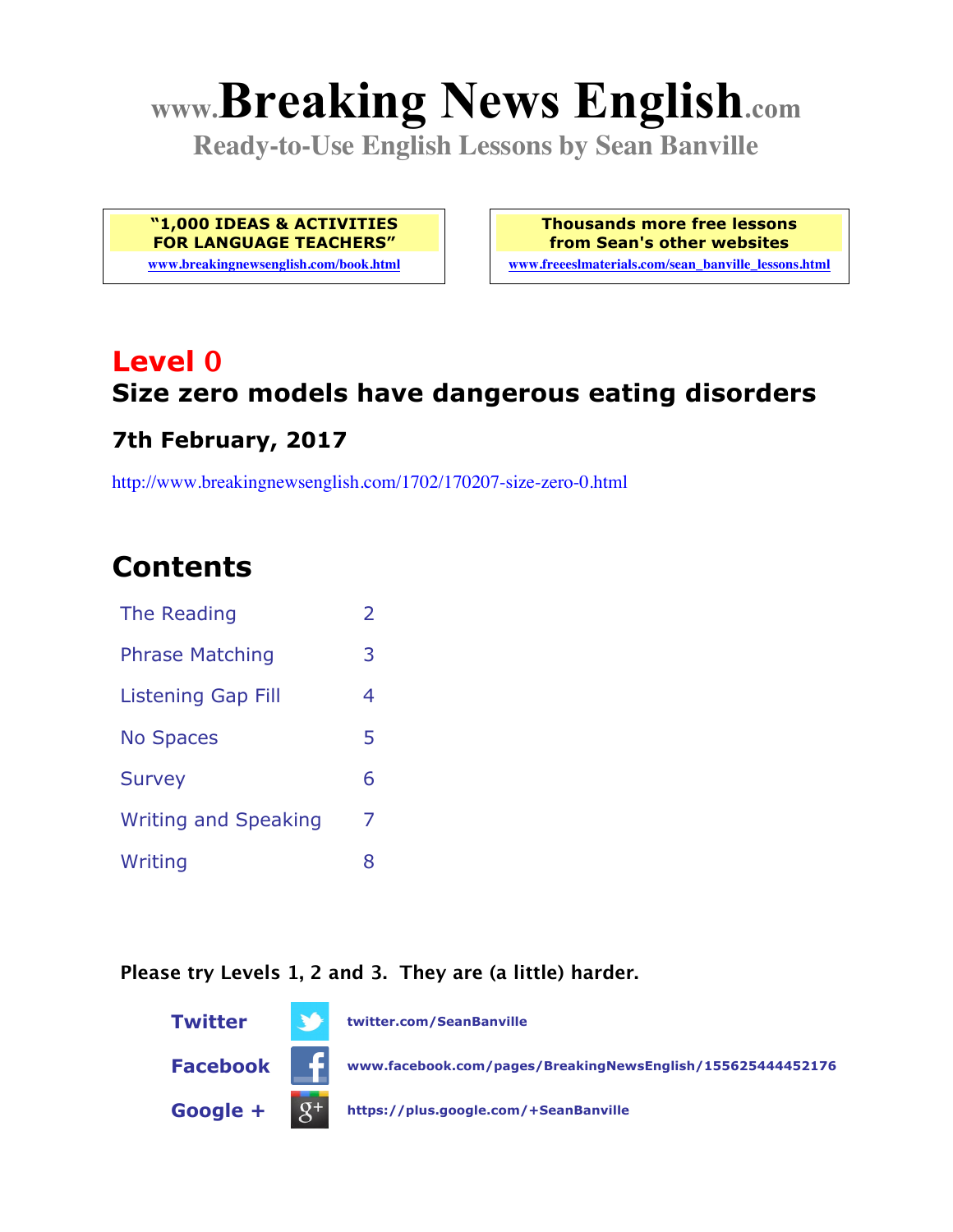### **THE READING**

From http://www.breakingnewsenglish.com/1702/170207-size-zero-0.html

Models must be very thin to get work. Modeling agencies tell models to be size zero or they will not get jobs. A study looked at the link between eating disorders among models and pressure from modeling agencies. We now know that eating disorders are a big problem in the fashion world.

Researchers found that 81% of models were underweight. They missed meals, used diet pills and made themselves throw up. Over half said their agency would not give them work without losing weight. Eating disorders lead to problems like heart damage, weak bones and even death. Sadly, many teenagers copy the models.

Sources: https://www.**buzzfeed.com**/carolinekee/new-study-finds-eating-disorders-are-serious-problemamong-m http://www.**vogue.com**/article/model-alliance-eating-disorder-study http://health.**usnews.com**/health-care/articles/2017-02-01/eating-disorders-rampant-on-therunway http://**onlinelibrary.wiley.com**/doi/10.1002/eat.22682/full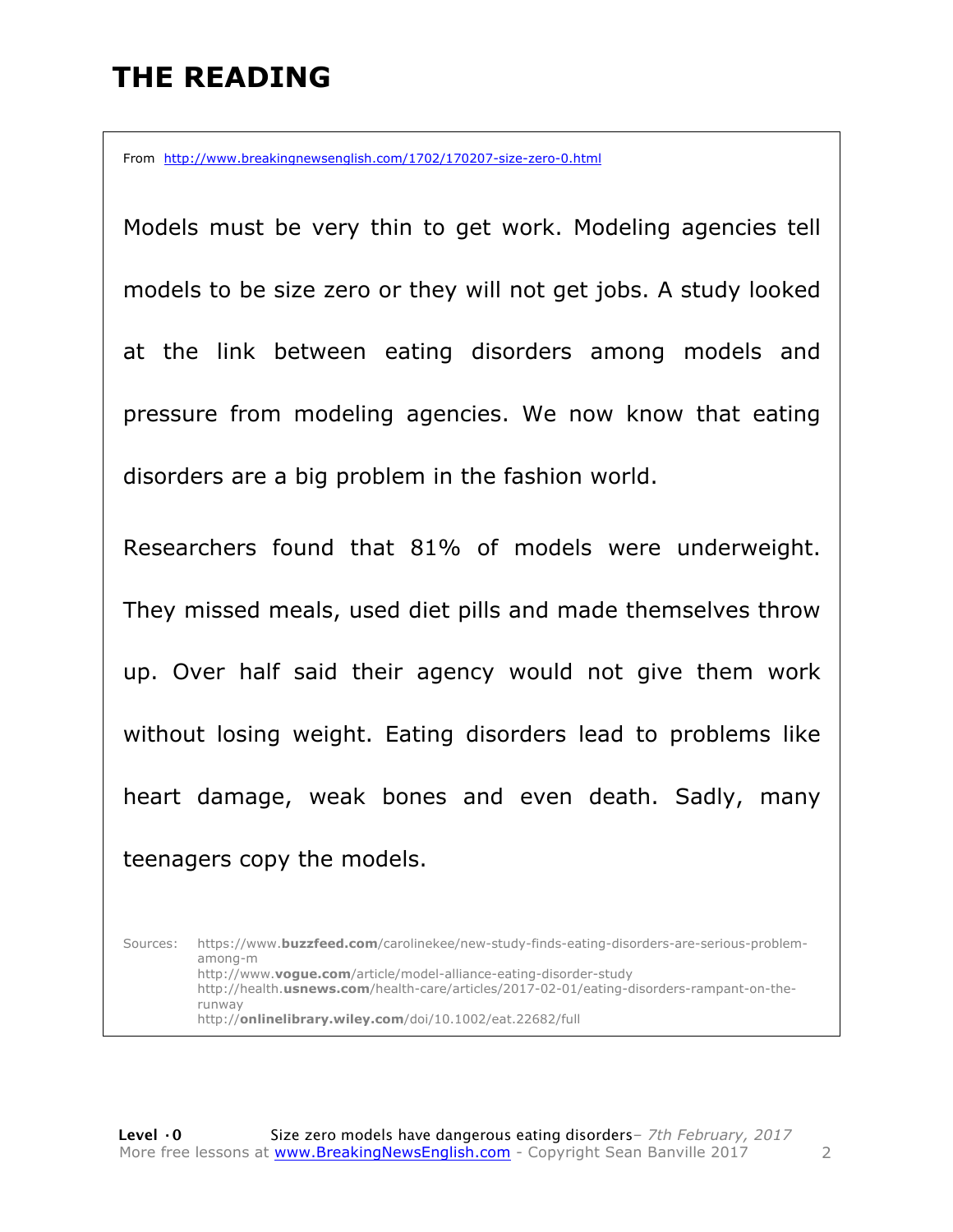### **PHRASE MATCHING**

From http://www.breakingnewsenglish.com/1702/170207-size-zero-0.html

#### **PARAGRAPH ONE:**

| 1. Models must be very    | a. | zero           |
|---------------------------|----|----------------|
| 2. Modeling               |    | b. big problem |
| 3. tell models to be size |    | c. know that   |
| 4. she will not           | d. | agencies       |
| 5. A study looked at the  |    | e. world       |
| 6. We now                 | f. | thin           |
| 7. eating disorders are a | q. | link           |
| 8. in the fashion         | h. | get jobs       |

#### **PARAGRAPH TWO:**

| 1. 81% of models were    |    | a. to problems     |
|--------------------------|----|--------------------|
| 2. made themselves throw |    | b. half            |
| 3. Over                  |    | c. copy the models |
| 4. losing                |    | d. up              |
| 5. Eating disorders lead |    | e. bones           |
| 6. heart                 | f. | underweight        |
| 7. weak                  | g. | weight             |
| 8. Sadly, many teenagers | h. | damage             |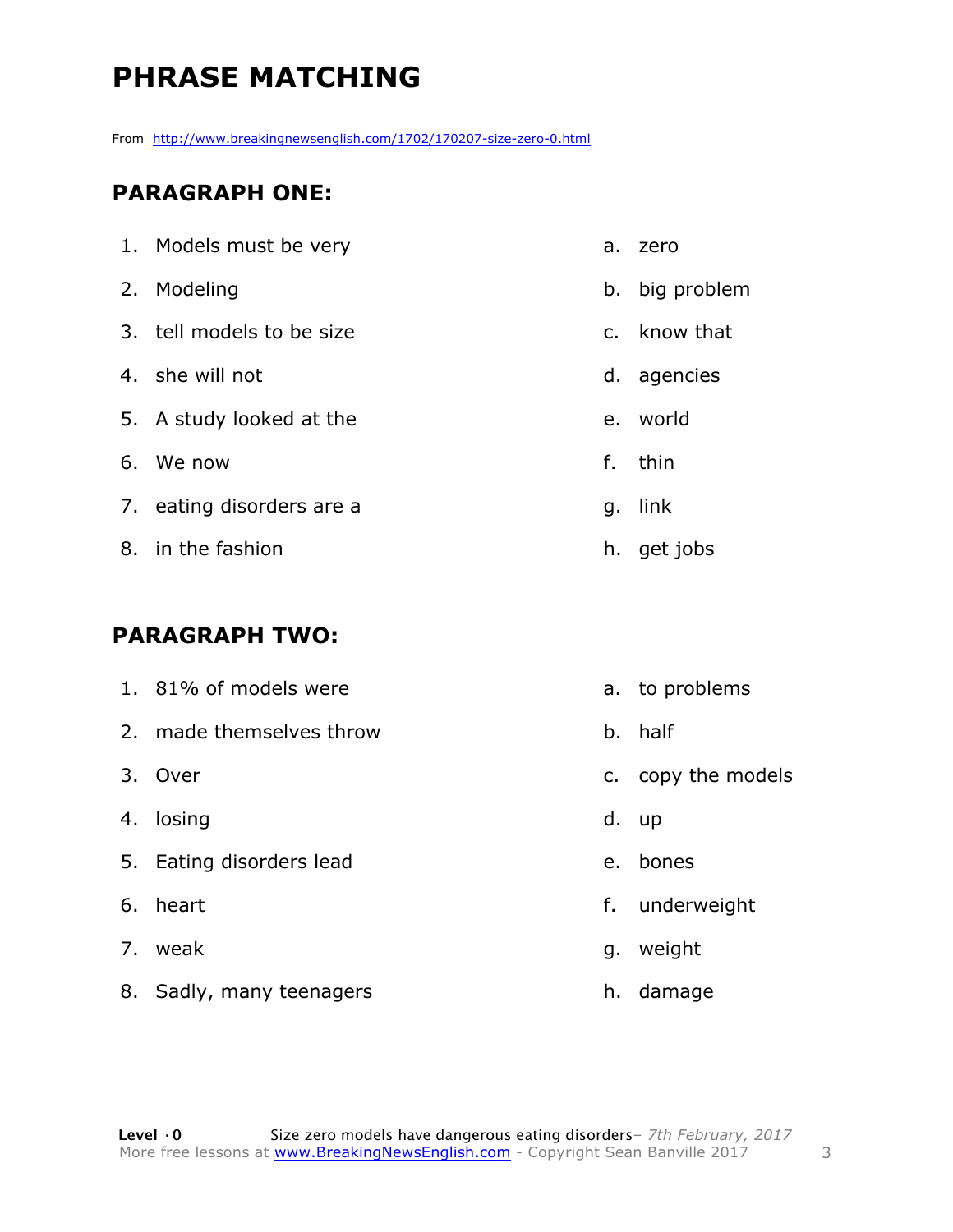### **LISTEN AND FILL IN THE GAPS**

From http://www.breakingnewsenglish.com/1702/170207-size-zero-0.html

| Models must (1) _________________________ to get work. Modeling     |  |  |  |
|---------------------------------------------------------------------|--|--|--|
| agencies (2) _______________________ be size zero or they will not  |  |  |  |
| get jobs. A study looked (3) _____________________ between          |  |  |  |
|                                                                     |  |  |  |
| modeling agencies. We (5) ____________________________ that eating  |  |  |  |
| disorders are a big problem in the $(6)$ _________________________. |  |  |  |
| Researchers found that 81% of models                                |  |  |  |
|                                                                     |  |  |  |
| contract themselves and themselves<br>(8)                           |  |  |  |
| (9) ________________________. Over half said their agency would     |  |  |  |
| not give them work (10) _______________________ weight. Eating      |  |  |  |
| disorders lead to problems like heart damage,                       |  |  |  |
|                                                                     |  |  |  |
| teenagers $(12)$ __________________________.                        |  |  |  |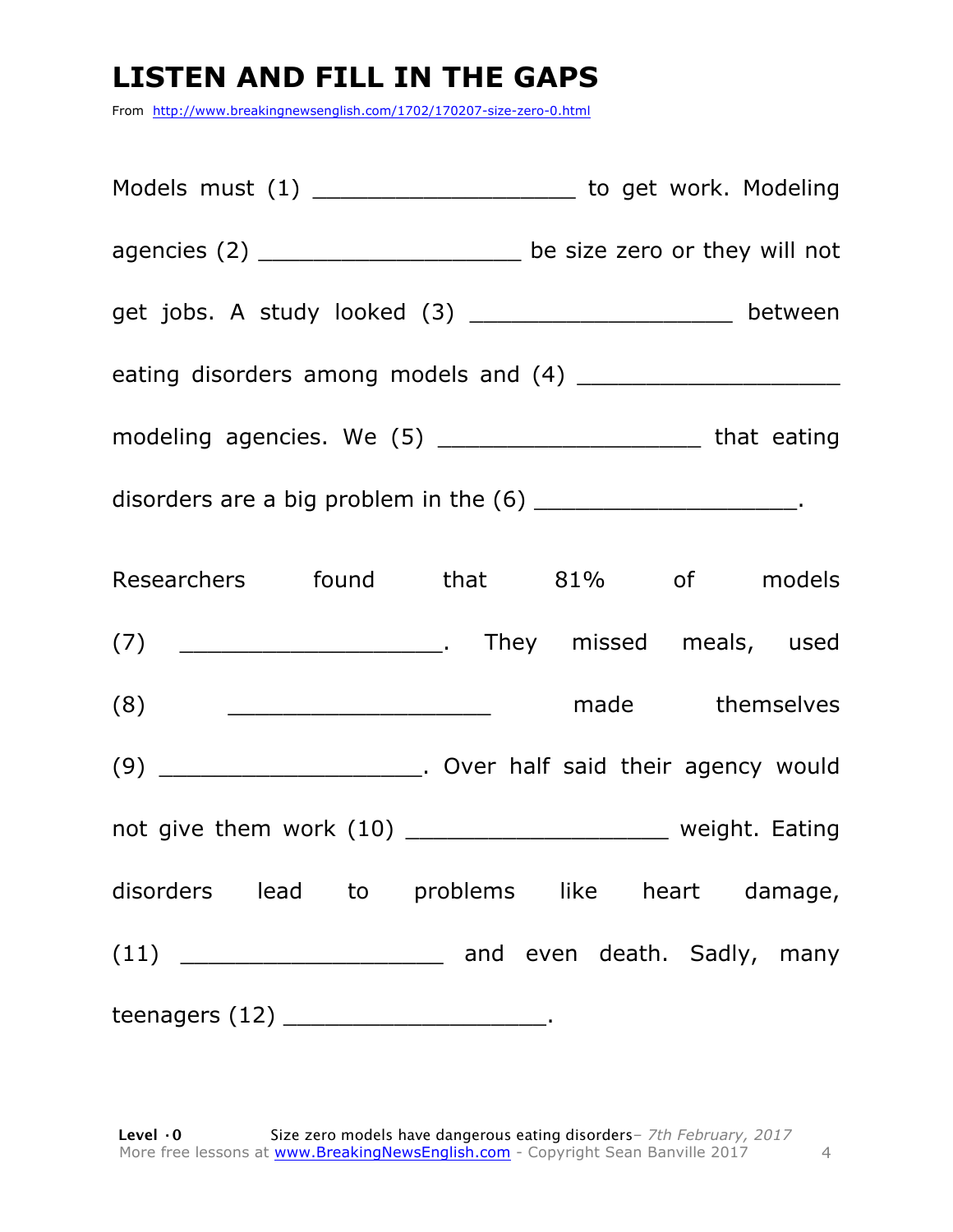### **PUT A SLASH ( / )WHERE THE SPACES ARE**

From http://www.breakingnewsenglish.com/1702/170207-size-zero-0.html

Modelsmustbeverythintogetwork.Modelingagenciestellmodelstobe

sizezeroortheywillnotgetjobs.Astudylookedatthelinkbetweeneating

disordersamongmodelsandpressurefrommodelingagencies.Wenow

knowthateatingdisordersareabigprobleminthefashionworld.Resear

chersfoundthat81%ofmodelswereunderweight.Theymissedmeals,u

seddietpillsandmadethemselvesthrowup.Overhalfsaidtheiragencyw

ouldnotgivethemworkwithoutlosingweight.Eatingdisordersleadtopr

oblemslikeheartdamage,weakbonesandevendeath.Sadly,manytee

nagerscopythemodels.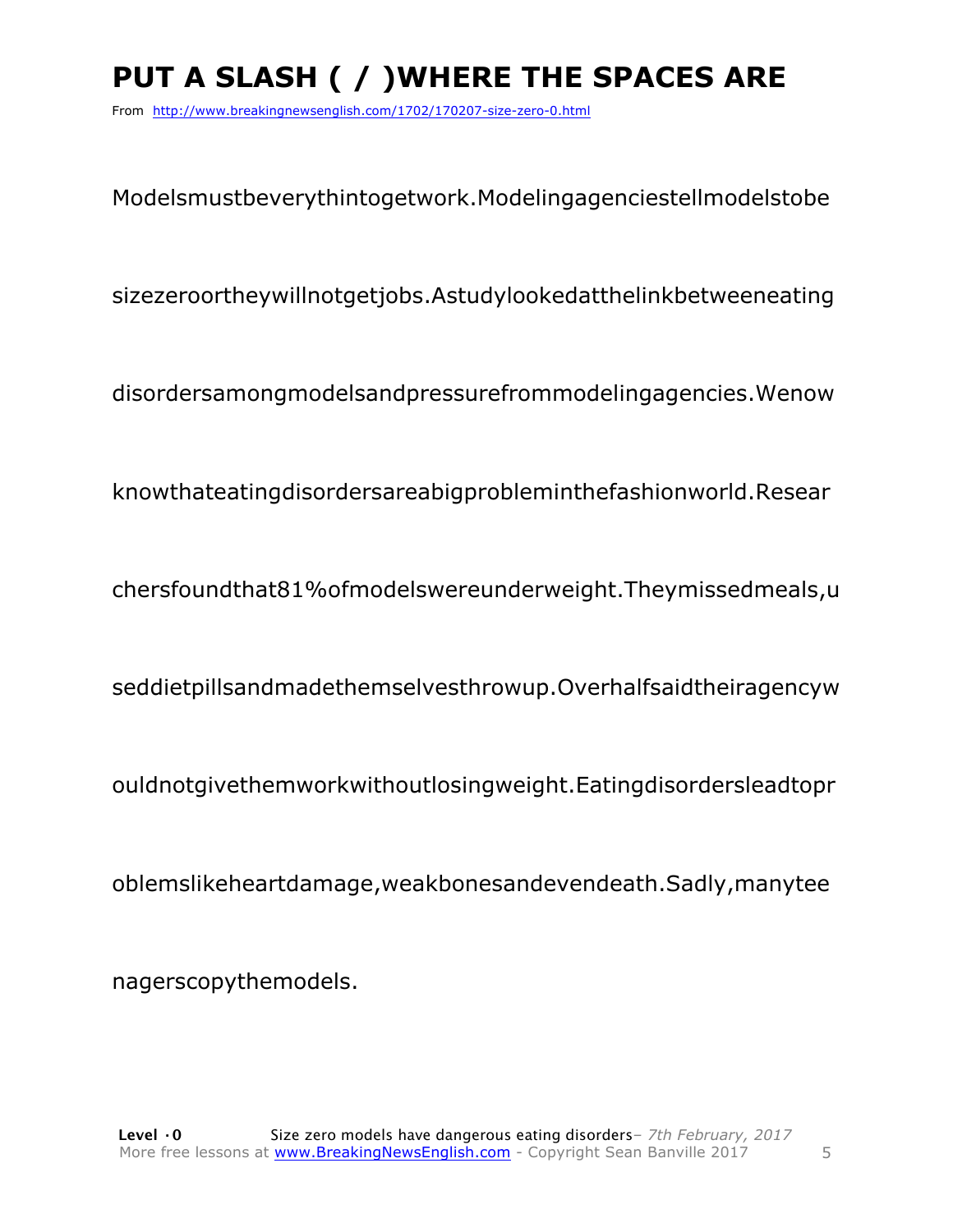### **SIZE ZERO FASHION SURVEY**

From http://www.breakingnewsenglish.com/1702/170207-size-zero-4.html

Write five GOOD questions about size zero fashion in the table. Do this in pairs. Each student must write the questions on his / her own paper. When you have finished, interview other students. Write down their answers.

|      | STUDENT 1 | STUDENT 2 | STUDENT 3 |
|------|-----------|-----------|-----------|
| Q.1. |           |           |           |
| Q.2. |           |           |           |
| Q.3. |           |           |           |
| Q.4. |           |           |           |
| Q.5. |           |           |           |

- Now return to your original partner and share and talk about what you found out. Change partners often.
- Make mini-presentations to other groups on your findings.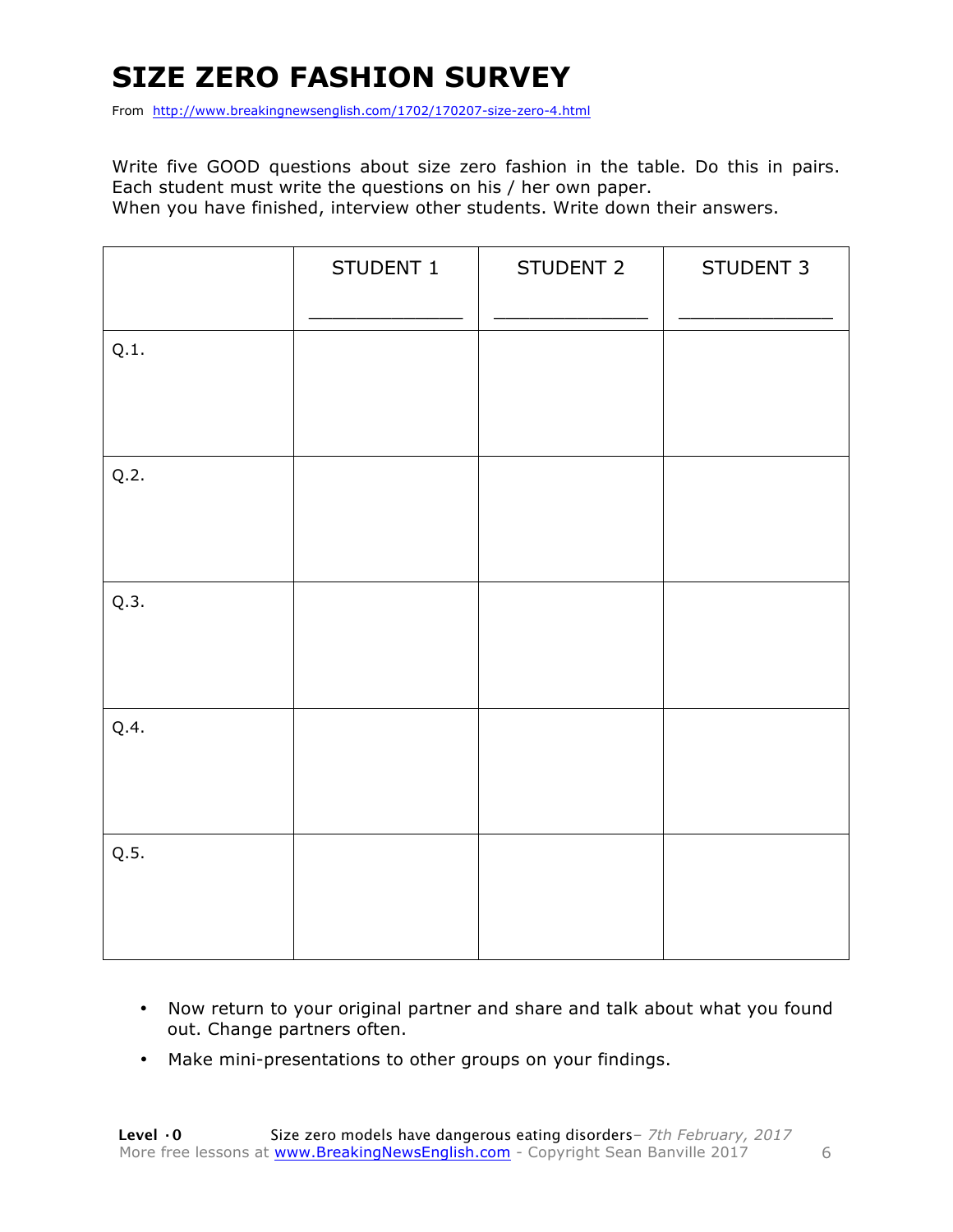### **WRITE QUESTIONS & ASK YOUR PARTNER(S)**

Student A: Do not show these to your speaking partner(s).

| a) |  |  |
|----|--|--|
| b) |  |  |
| c) |  |  |
| d) |  |  |
| e) |  |  |
| f) |  |  |
|    |  |  |

*Size zero models have dangerous eating disorders – 7th February, 2017* More free lessons at www.BreakingNewsEnglish.com

### **WRITE QUESTIONS & ASK YOUR PARTNER(S)**

-----------------------------------------------------------------------------

Student B: Do not show these to your speaking partner(s).

| a) |  |
|----|--|
| b) |  |
| c) |  |
| d) |  |
| e) |  |
| f) |  |
|    |  |